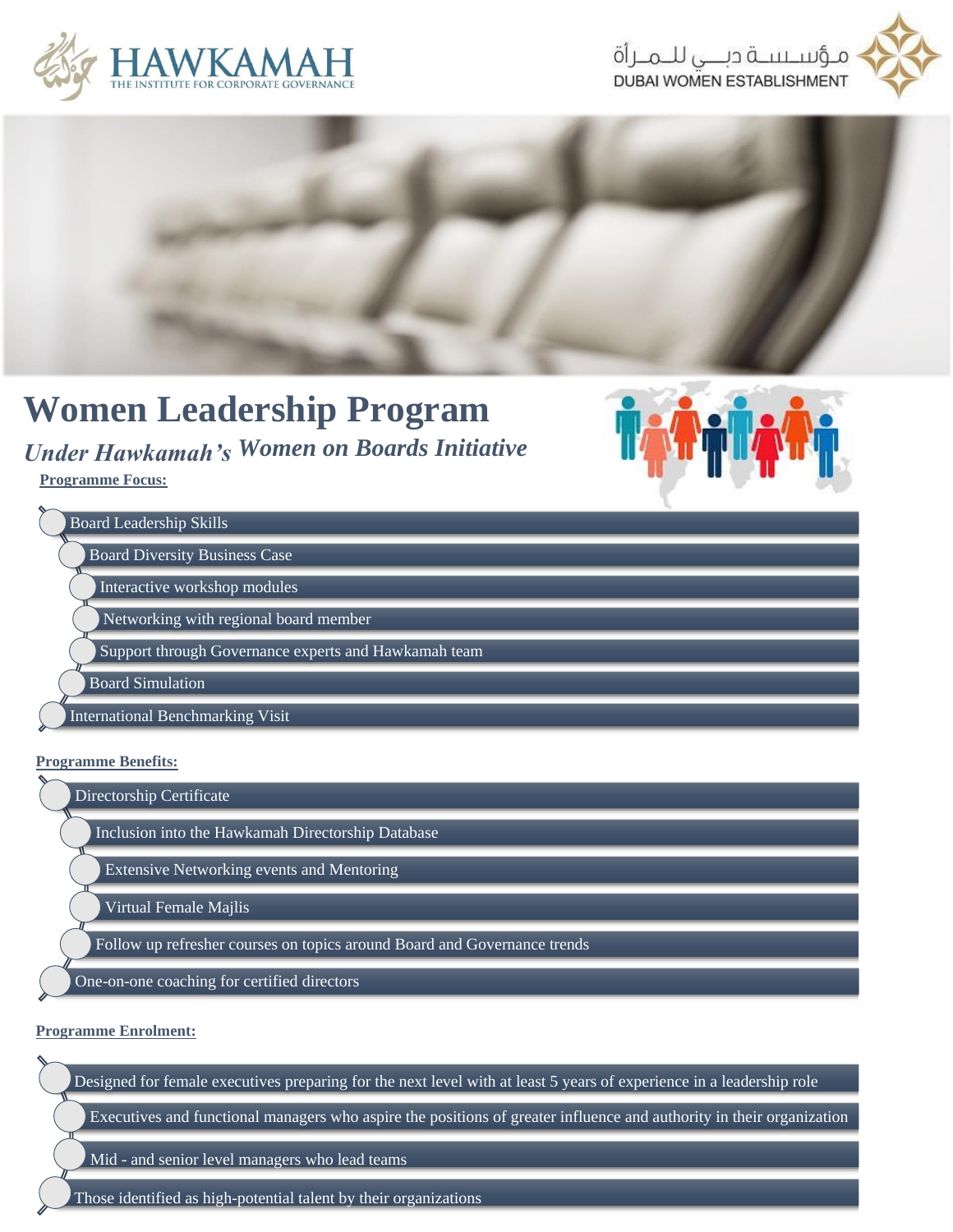

# **Women Leadership Program Women on Boards Initiative**

### **Programme Structure:**



Module 5

How do boards exercise their fiduciary responsibilities: Financial Stewardship, Accountability &<br>Planning

### Module 4

What Tools do Boards need to align Strategy, Resources and Outcomes: Strategic Leadership and Developing Leradership Perspectives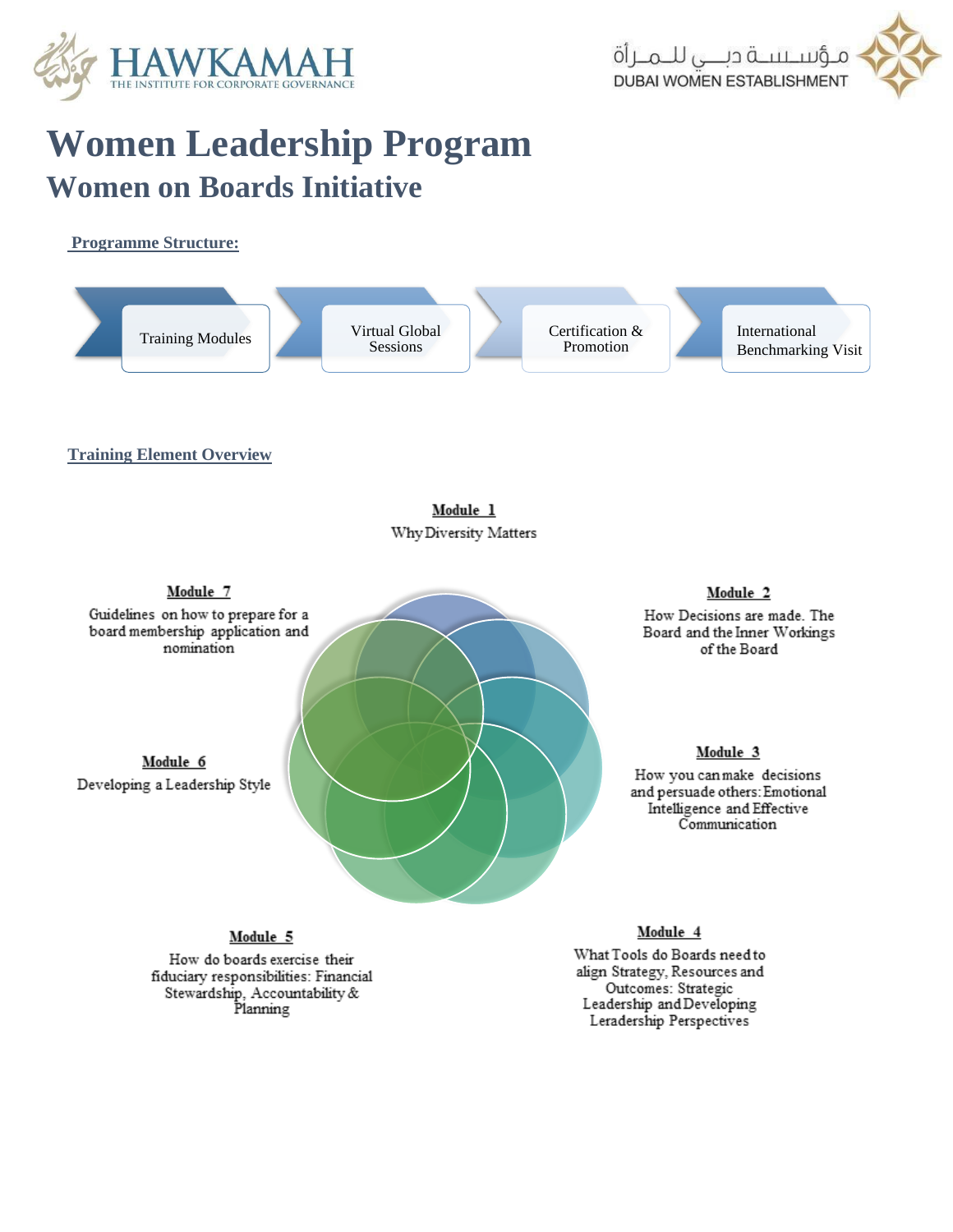



# **Women Leadership Program**

### **Women on Boards Initiative**

**Program Outline and Description**

### **A. Training Modules**



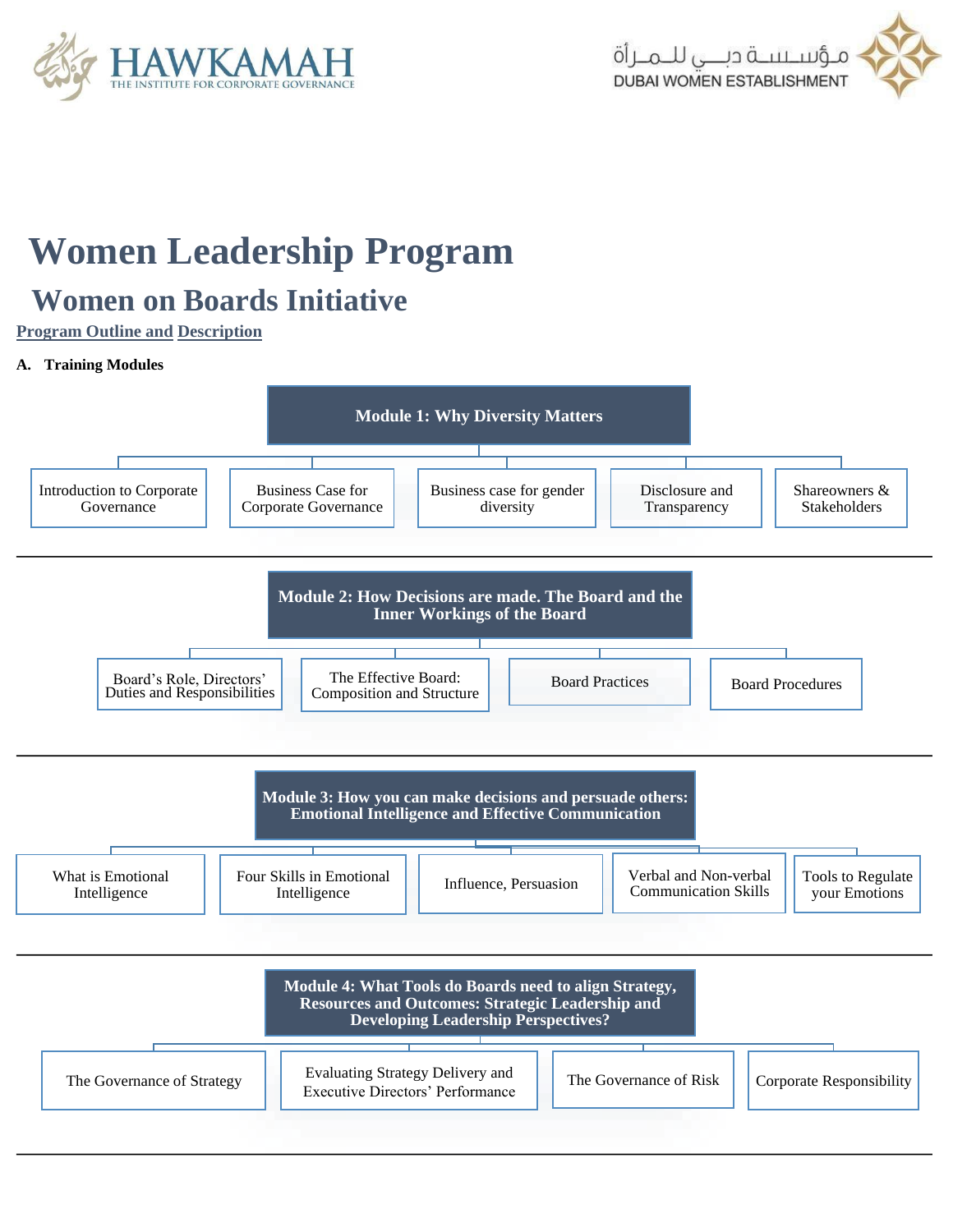



# **Women Leadership Program Women on Boards Initiative**

### **Program Outline and Description**

During the program, participants will have sessions with a variety of experts and practitioners from different markets around **A. Training Modules**



#### **B. Virtual Sessions**

the world. This will allow the participants to have focused dialogue with board members and governance professional dealing in different markets such as the USA, UK, France, Singapore, Malaysia, and Canada.